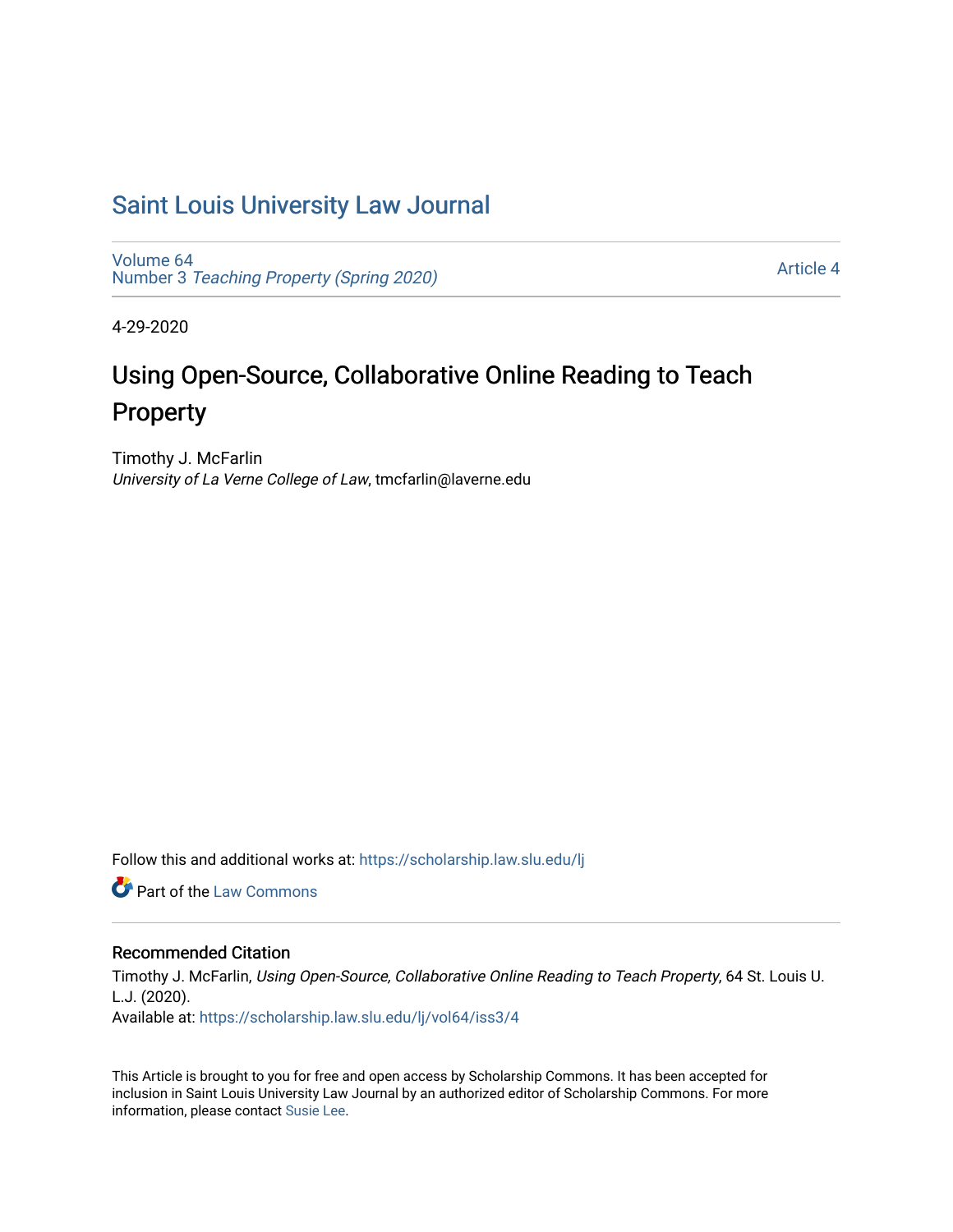#### TIMOTHY J. MCFARLIN[\\*](#page-1-0)

#### ABSTRACT

*Would you like students to read more before class? Read more deeply and critically? Help each other do that? Would you like a window into their thoughts, interests, and questions while they read? The ability to respond to them in realtime? Then read on.*

*Would you like more control over your course material? Stop hopping around the casebook? Speak directly to your students in their readings? Make their legal education more affordable? Then continue.*

*This Essay relates my early experiences in adapting an open-source (free of charge) book to my Property course and having students read it using a collaborative online platform called Perusall. While I believe this will particularly interest Property teachers, I also think it useful for anyone, teaching any course, intrigued by the questions above.* 

<span id="page-1-0"></span><sup>\*</sup> © 2020 Timothy J. McFarlin. Assistant Professor, University of La Verne College of Law. Thank you to the *Saint Louis University Law Journal*, particularly Susie Lee, who when I asked if she had an extra copy of the *Journal*'s original Teaching Property issue, alerted me that my alma mater was publishing a new issue on the subject. Thank you as well as to the *Journal*'s Editor-in-Chief Kenny Bohannan, and the issue's Managing Editor, Ryan Butler, who both warmly welcomed my contribution to the new issue. Thank you, too, to my Property teacher Alan M. Weinberger, for sparking and developing my interest in the subject. Last but certainly not least, thank you to the wonderful students in my Fall 2019 Property course at La Verne. Without their enthusiasm and dedication to using open-source, collaborative online reading to *learn* Property, this project would not have been possible, much less as gratifying, valuable, and fun as it's been.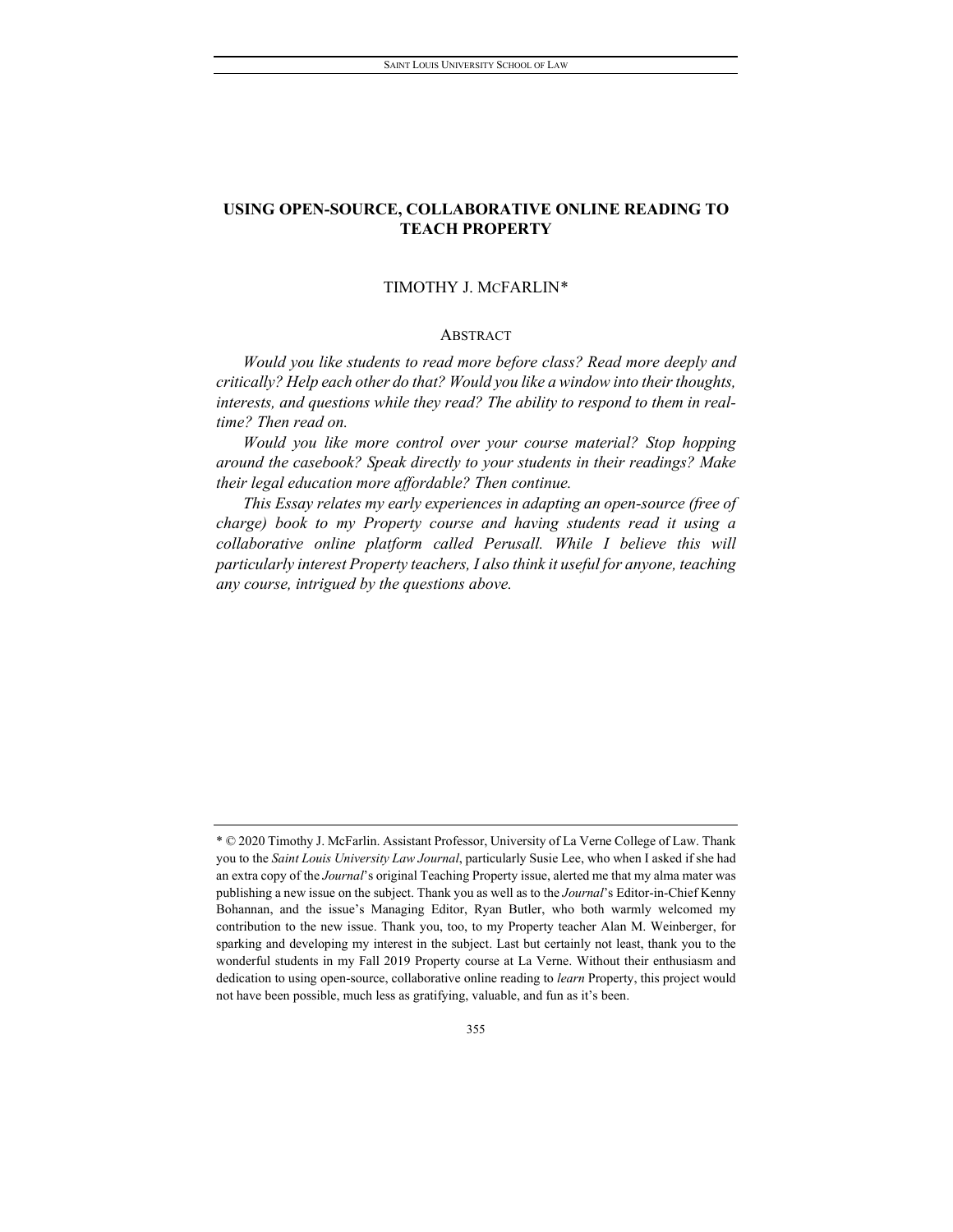| 356 | [Vol. 64:355<br>SAINT LOUIS UNIVERSITY LAW JOURNAL            |
|-----|---------------------------------------------------------------|
|     | <b>TABLE OF CONTENTS</b>                                      |
| Ι.  |                                                               |
| H.  |                                                               |
|     |                                                               |
|     | A. Gives More Control Over Course Content and Organization361 |
|     | B. Makes Education More Affordable for Students 362           |
|     | C. Opens Opportunities to Get Creative With Content363        |
|     |                                                               |
|     | A. Helps Students Actively Read and Critically Think365       |
|     | B. Allows Teachers to Monitor Students' Reading and           |
|     |                                                               |
| V.  |                                                               |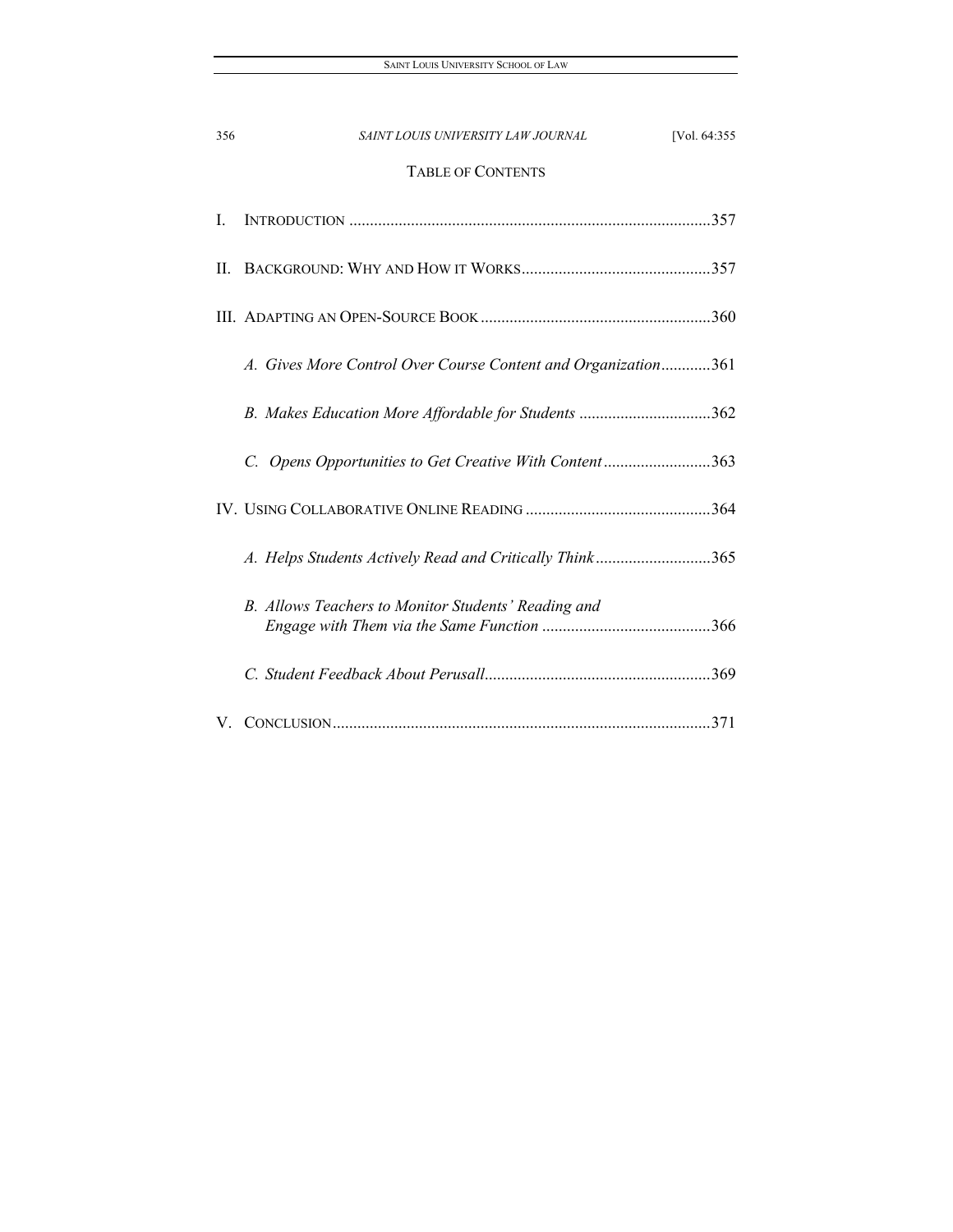#### I. INTRODUCTION

<span id="page-3-0"></span>This project began with a simple desire: to inspire more and better student reading in my classes. Yet its fulfillment seemed difficult if not impossible, particularly in Property Law, which often by its very language (seisin, replevin, remainder, reversion) "defends itself," to adapt a line from Churchill, "against the risk of being read."[1](#page-3-2) I'm happy to report, however, that it no longer seems impossible, and, in fact, it's so far less difficult than I thought.

As I write this in fall 2019, my adapting of an open-source (free of charge) casebook, one that students read and annotate together online, is exceeding my expectations, which were fairly high to start. Not only is this combination inspiring my Property students to read everything they're assigned, it's bringing us together in what I'd describe as a communal online reading environment,<sup>2</sup> one that both supplements and enriches our class sessions.

Now, though I think it ideal to use both an open-source book *and* have students read it together online, as I explain below, these two tools are by no means inseparable. Using one or the other is certainly possible, and each has advantages over using a traditional text or individual off-line reading, as I'll further explain.

#### II. BACKGROUND: WHY AND HOW IT WORKS

<span id="page-3-1"></span>But first a bit of history: I came to this teaching approach after reading an article in the April 2019 edition of *The Chronicle of Higher Education* titled "The Fall, and Rise, of Student Reading," which alerted me to an online, interactive reading platform named Perusall[.3](#page-3-4) It described Perusall as combining "deep analytics and simple tools to nudge students toward habits that research shows lead to better understanding and classroom performance.["4](#page-3-5) This intrigued me enough to hop on Perusall.com to explore how it works.

There, I saw Perusall described as a "social e-reader," and in that I felt its true potential.<sup>[5](#page-3-6)</sup> In legal education we often bemoan the recent generations of students who do all their reading online via social media networks like Facebook and Twitter. We aim to change this when they enter our halls: "close the laptop

<span id="page-3-2"></span><sup>1</sup>*. See* THE ESTATE OF WINSTON CHURCHILL, CHURCHILL BY HIMSELF 50 (Richard M. Langworth, ed. 2008).

<span id="page-3-3"></span><sup>2.</sup> This is the label that came foremost to mind, and it's apparently one with historic roots, particularly in the reading of religious texts. *See* Brian J. Wright, *Don't Just Read Alone*, GOSPEL COALITION (Nov. 10, 2017), https://www.thegospelcoalition.org/article/dont-just-read-alone/ [https://perma.cc/HD8U-9VXW].

<span id="page-3-6"></span><span id="page-3-5"></span><span id="page-3-4"></span><sup>3.</sup> Steven Johnson, *The Fall, and Rise, of Reading,* CHRONICLE OF HIGHER EDUC. (April 21, 2019), https://www.chronicle.com/interactives/20190419-Fall-of-Reading [https://perma.cc/HJD8 -HZR8].

<sup>4</sup>*. Id.*

<sup>5.</sup> Perusall, https://perusall.com (last visited Oct. 21, 2019).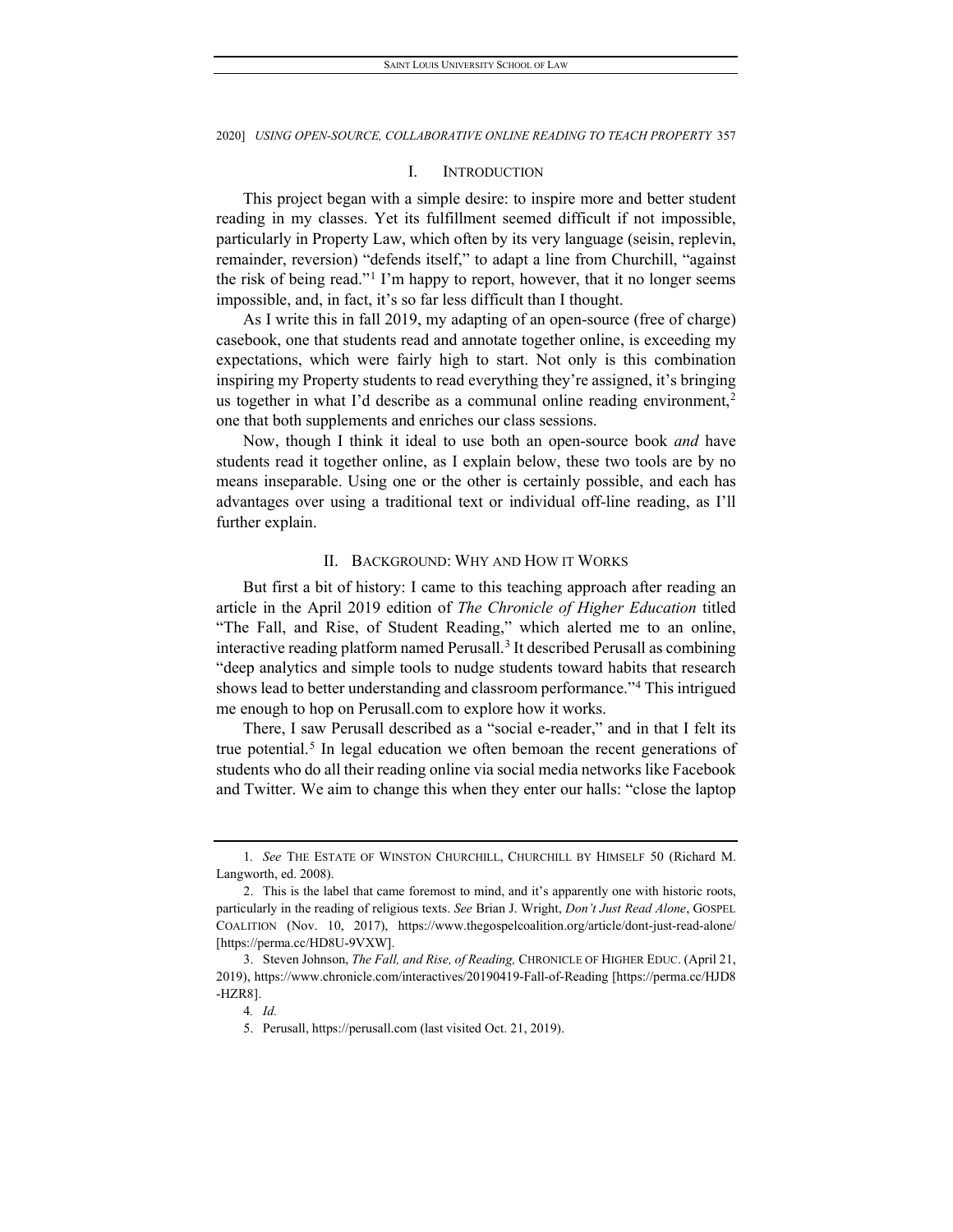and read a book," we say. There are undoubtedly advantages to this approach.<sup>6</sup> But by it we risk becoming *Gatsby*'s boats, beating on against the current, "borne back ceaselessly into the past."[7](#page-4-1) The future, it seems, in life as well as law, is online reading.[8](#page-4-2) This online environment is becoming more, not less, connected by social media whether we like it or not.<sup>[9](#page-4-3)</sup>

A call ensued with Perusall's co-founder and CEO, Brian Lukoff, a Lecturer at the University of Texas at Austin in its McCombs School of Business, who often uses Perusall in his own classes. Talking with Brian, I learned that though the platform has had success in the university setting, it had not yet, to his knowledge, been used in law school. Our conversation about the nature of the readings, particularly case decisions, made both of us think that Perusall could work well in legal education.

How? In essence, Perusall is a tool for students to comment on or question something in their assigned readings, which starts a Facebook-style thread where everyone—students and professor—can discuss the initial comment or question. In essence, it harnesses most students' preexisting skill to engage in something like this:



- 6. *See infra* note 35 and accompanying text.
- 7. F. SCOTT FITZGERALD, THE GREAT GATSBY 154 (1925).
- 8. *See infra* note 36 and accompanying text.

<span id="page-4-3"></span><span id="page-4-2"></span><span id="page-4-1"></span><span id="page-4-0"></span>9. I'm not (yet) on Facebook or Twitter, though I am (minimally) active on LinkedIn. Timothy McFarlin, LINKEDIN, https://www.linkedin.com/in/timmcfarlin/ (last visited Jan. 6, 2020).

<span id="page-4-4"></span>10. Michelle Jaworski, *The Best Comment Thread on the Internet is About a Girl Named Beyoncé*, DAILY DOT (Feb. 24, 2017, 10:59 PM), https://www.dailydot.com/irl/humans-of-new-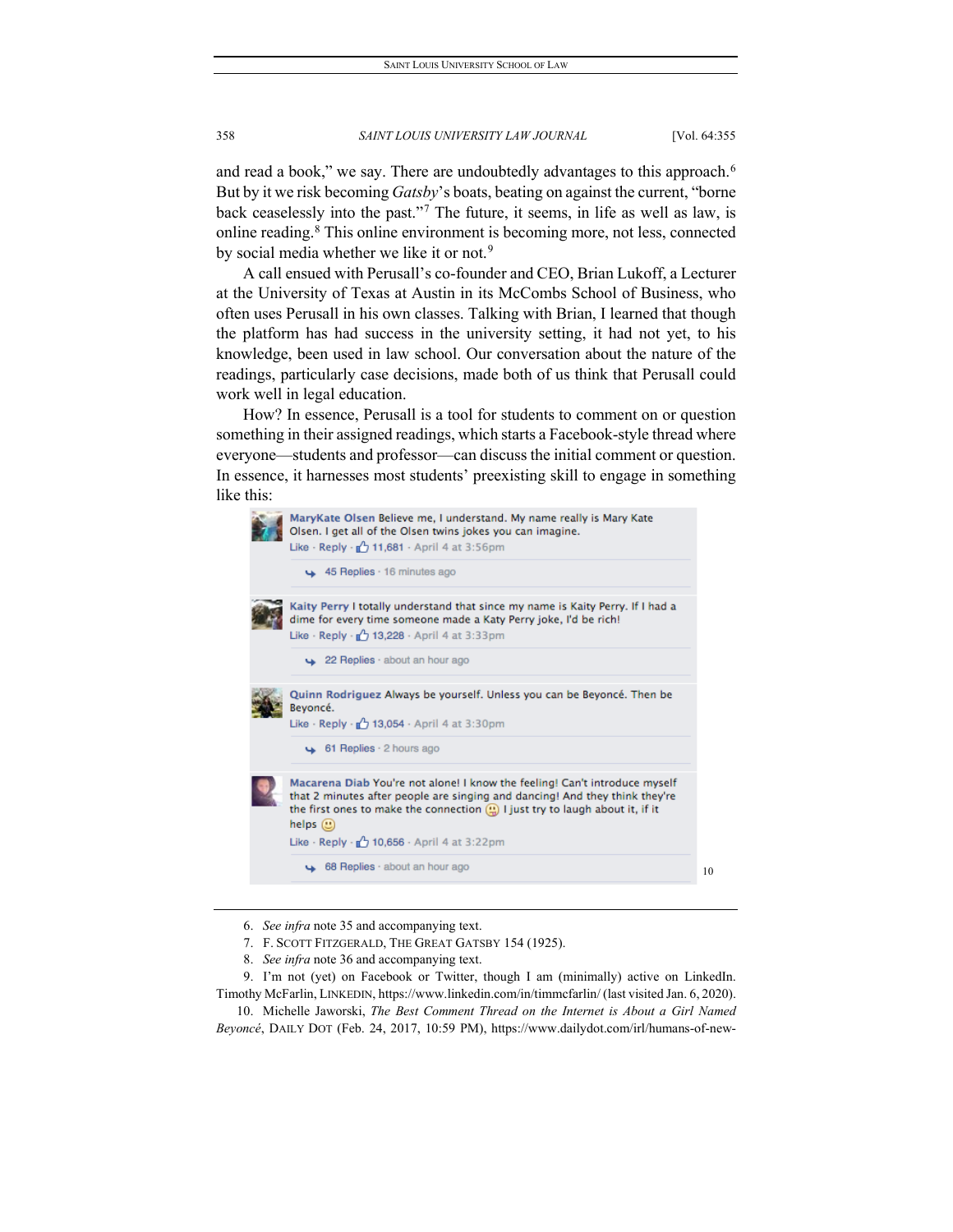. . . to now highlight text in their assigned readings to engage in something like this:



york-beyonce-facebook-comments/ [https://perma.cc/RC7F-4UX5]. The text of the image above reads:

*MaryKate Olsen* Believe me, I understand. My name really is Mary Kate Olsen. I get all of the Olsen twins jokes you can imagine.

*Kaity Perry* I totally understand that since my name is Kaity Perry. If I had a dime for every time someone made a Katy Perry joke, I'd be rich!

*Quinn Rodriguez* Always be yourself. Unless you can be Beyonce. Then be Beyonce.

*Macarena Diab* You're not alone! I know the feeling! Can't introduce myself that 2 minutes after people are singing and dancing! And they think they're the first ones to make the connection. I just try to laugh about it, if it helps.

11. The text of the image above reads:

<span id="page-5-0"></span>*Student A*: Does everyone agree that adverse possession is a fair law? Would love to hear from you guys. I wonder how this idea came into existence.

*Student B*: The law does not protect lazy people who do not protect their right positively. The owner can eject intruders in the statutory period, which is reasonable enough long time [sic]. The law would believe that the owner does not care [about] his right if he does nothing to the intruder during the statutory period. Thus, the law would not protect the lazy owner.

*Student C*: I feel like the Adverse Possession law is somewhat fair in that it discourages unused land, and every piece of land should be used to the benefit of society. If the land is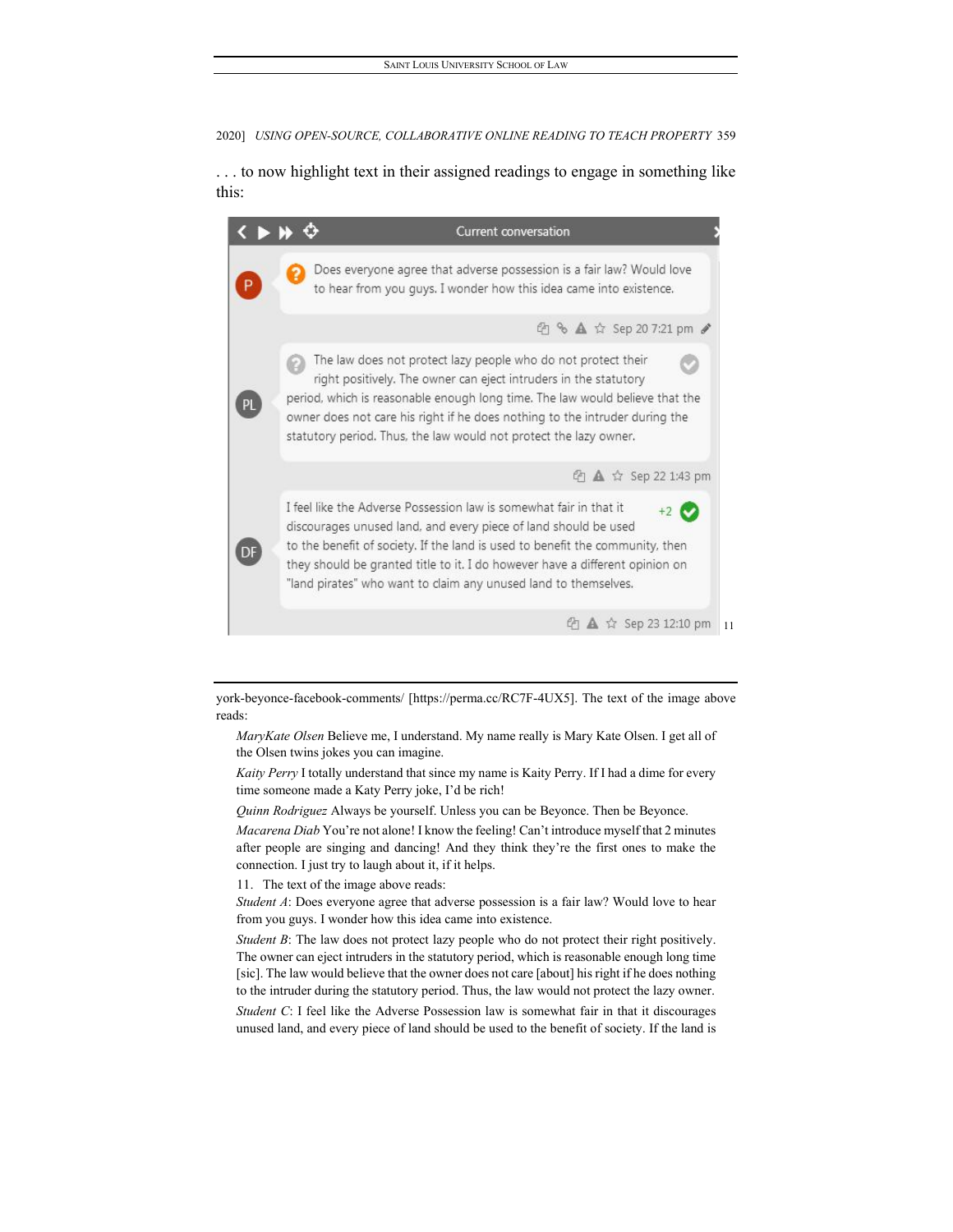Students will, the idea goes, invest more time and attention to the readings if they can discuss them together online.

But how to upload the assigned readings on Perusall? It's compatible with e-versions of traditionally published books,<sup>12</sup> Brian informed me. So, if a teacher uses a book controlled by a publisher, Perusall will work with the publisher to arrange to have the book sold electronically to the students, for no additional price, directly through Perusall. Otherwise, teachers can upload their own materials for students to read for free on Perusall. That's where the open-source casebook idea came in for me.

I had seen mentioned on the "IPProfs" email listserv a book fittingly titled *Open-Source Property*. [13](#page-6-2) I'd also talked a bit about the book with one of its authors, Rebecca Tushnet, at a conference. Looking at its website,<sup>[14](#page-6-3)</sup> I saw that it was licensed to allow open sharing (copying and redistributing the material in any medium or format) and adapting (remixing, transforming, and building on the material).[15](#page-6-4) It was also free of charge for anyone to use, with an added requirement that no one using it charge anyone else for its use.<sup>[16](#page-6-5)</sup> I thought back to some of my frustrations with using a standard published casebook, described below, and began to see Perusall as a great reason to take the plunge into adapting an open-source book for my Property class.

#### III. ADAPTING AN OPEN-SOURCE BOOK

<span id="page-6-0"></span>Adapting and using an open-source book to teach Property has three main advantages over using a traditionally published book: (1) it gives teachers more control over the content and organization of the course material, (2) it makes students' education more affordable by having to pay for one less (often

used to benefit the community, then they should be granted title to it. I do however have a different opinion on "land pirates" who want to claim any unused land to themselves.

<span id="page-6-1"></span><sup>12.</sup> I use the terms "traditionally published" or "traditional" book to describe books like those released by West Academic, Wolters Kluwer, Carolina Academic Press, and other publishing companies within higher education. *See e.g.*, EDWARD H. RABIN ET AL., FUNDAMENTALS OF MODERN PROPERTY LAW (7th ed. 2017), http://store.westacademic.com/Rabin\_and\_Arnolds Fundamentals of Modern Property Law 7th eBook and Learning Library 9781683288 336.html [https://perma.cc/567T-V5RP]; ANDERSON & BOGART, PROPERTY LAW: PRACTICE, PROBLEMS, AND PERSPECTIVES (2d ed. 2019) https://www.wklegaledu.com/Anderson-PropertyLaw2 [https://perma.cc/Q727-VSLG]; RICHARD CHUSED, CASES, MATERIALS, AND PROBLEMS IN PROPERTY (3d ed. 2010), https://cap-press.com/books/isbn/9781422477274/Cases-Materials-and-Problems-in-Property-Third-Edition [http://perma.cc/EUC-SG4A].

<span id="page-6-5"></span><span id="page-6-4"></span><span id="page-6-3"></span><span id="page-6-2"></span><sup>13.</sup> STEPHEN CLOWNEY, ET AL., OPEN SOURCE PROPERTY: A FREE TEXTBOOK (2016), https://open sourceproperty.org/ [https://perma.cc/879H-8K29].

<sup>14.</sup> *Id.*

<sup>15</sup>*. Id.*

<sup>16</sup>*. Id.*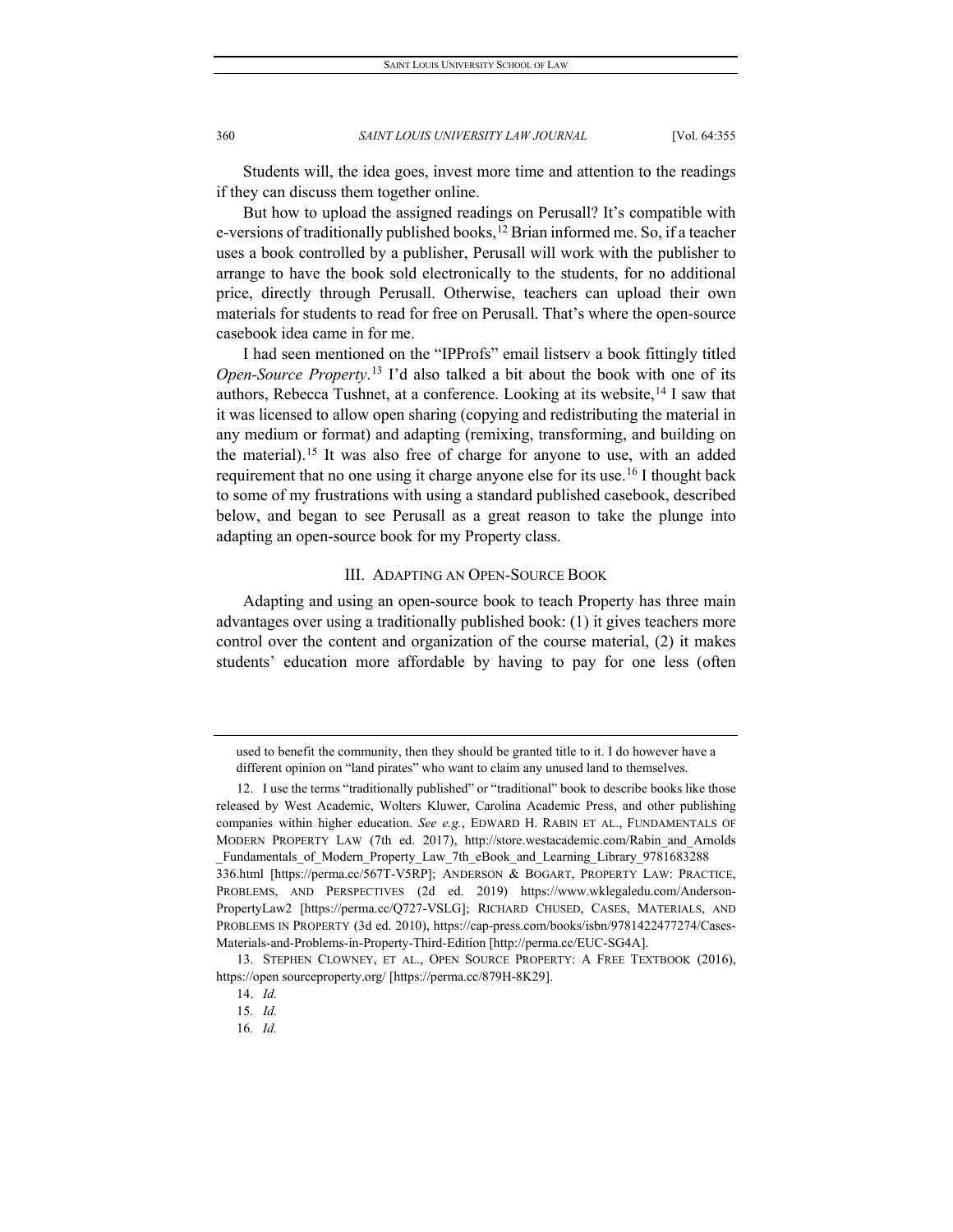expensive) book, and (3) it opens opportunities to use non-traditional content— an excerpted podcast script, for example—not often found in traditional books.<sup>[17](#page-7-1)</sup>

An alternative approach, giving students one's own private materials, is another viable way to accomplish these goals, but it in large part requires starting from scratch, as opposed to adapting an existing structure and content edited and approved by other teachers.

On balance, I think adapting an existing open-source book like *Open-Source Property* provides a good mix of established content and the freedom to individualize in the following ways.

#### <span id="page-7-0"></span>*A. Gives More Control Over Course Content and Organization*

Adapting and using an open-source book to teach Property has so far helped me take better control of the course material. In my first two years of teaching the subject I used what I think is an excellent book, but I found myself jumping around it to cover and connect topics in what I saw as the most useful and efficient order possible.<sup>18</sup> On some topics, moreover, I was substituting or omitting some of the content itself: for instance, I decided that a more problembased approach would work best on some topics, and that on others it would help to use fewer cases and dive deeper into them.

In short, I was experiencing some of the common organizational challenges Property Law presents and having some reasonable disagreements with my casebook's responses to those challenges.[19](#page-7-3) Using an open-source book has given me the opportunity to chart my own path in the course without exposing students to the risk of the cognitive dissonance that comes when a teacher particularly a relatively new one—moves around a book and chooses to cover

<sup>17</sup>*. See supra* note 12 regarding my use of the term "traditional books."

<span id="page-7-2"></span><span id="page-7-1"></span><sup>18.</sup> I've decided not to name it here, for the basic reason that it was not the quality of the book that led me to an open-source text, and I don't want to risk casting any aspersions on that fine book. It has had a hugely beneficial impact on my teaching.

<span id="page-7-3"></span><sup>19.</sup> Such problems and varied approaches are detailed well by Joseph Singer and Steven Friedland in the *Journal*'s previous Teaching Property issue. Joseph Singer, *Starting Property*, 46 ST. LOUIS U. L.J. 565, 566 (2002) (noting that "most professors do not teach materials in books in the exact order in which they appear in those books"); Steven Friedland, *Teaching Property Law: Some Lessons Learned*, 46 ST. LOUIS U. L.J. 581, 585 (2002) ("Property law, unlike other basic law school courses, often defies an easy organizational framework."). It's also a phenomenon that apparently extends across course subjects in legal education. *See* HOWARD KATZ & KEVIN FRANCIS O'NEILL, STRATEGIES AND TECHNIQUES OF LAW SCHOOL TEACHING: A PRIMER FOR NEW (AND NOT SO NEW) PROFESSORS 12 (2009) ("Just because a book is widely used or highly respected doesn't mean that it will be a good fit for you. Maybe its organizational structure conflicts with your sense of how the topics should be ordered. Maybe its editing of the cases seems heavyhanded. Maybe its notes are more baffling than helpful. Maybe it goes into far more detail than you could ever hope to cover. Or maybe it employs an approach to the subject that you find unfeasible.").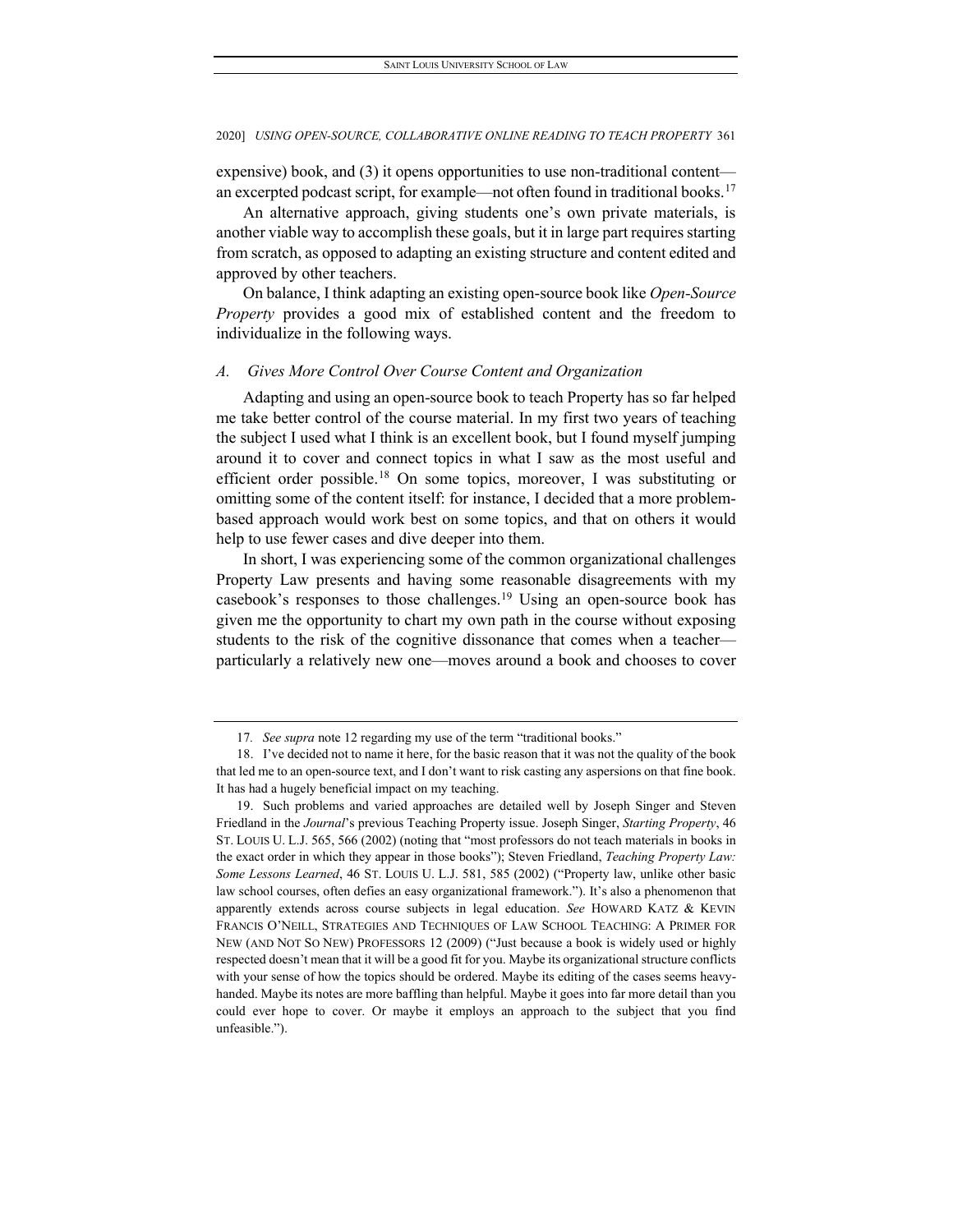some parts over others.[20](#page-8-1) While *Open-Source Property* has a suggested order of topics, I can easily change that order in creating my own version of the book. For instance, if I want to cover estates and future interests earlier or later, no problem—my students will not know that I have a different approach than that of the casebook authors.

Further, Property teachers—and books—disagree over a more case-based or problem-based approach to certain material.<sup>[21](#page-8-2)</sup> For instance, I prefer to use more problems, and a different case, than what my existing book had in its chapter on the topic of estates and future interests. I can now tailor my open-source book to my preferred approach, making it much more seamless than assigning students certain readings and problems outside of the casebook, as I did previously.

Using an open-source book also allows me to speak directly to my students. I've often added and edited the existing text and notes before and after the cases, putting it into my own voice, adding hyperlinks to Google Earth<sup>[22](#page-8-3)</sup> images and other outside content, and generally connecting the readings better to the voice that my students hear in class. This feature has unquantifiable but important potential benefits for consistency and clarity. Teachers can't avoid saying, sometimes, that they take a slightly different view of an issue than the casebook authors do. This can benefit students, exposing them to different perspectives that spark healthy, reasonable disagreements. But teachers can present opposing viewpoints by design—and I do, in my book—instead of being forced to do it where a teacher simply disagrees with a traditionally published book's presentation of an issue.

#### <span id="page-8-0"></span>*B. Makes Education More Affordable for Students*

Making legal education more affordable is a quick, easy-to-see advantage to using an open-source book. Ben Trachtenberg wrote well in a previous issue of this *Journal*, one dedicated to teaching Criminal Procedure, about the expense of traditionally published books.[23](#page-8-4) Additionally, an *Above The Law* piece commenting on his work estimated a \$3,000 to \$4,000 average total cost to students for books during law school, extrapolating to perhaps \$5 million spent annually by law students on books.[24](#page-8-5) The original authors of *Open-Source* 

<sup>20</sup>*. See* Katz and O'Neill, *supra* note 19, at 14–16.

<sup>21</sup>*. See* Friedland, *supra* note 19, at 594–95.

<sup>22</sup>*. See* Google Earth, https://www.google.com/earth/ (requiring download to use).

<span id="page-8-4"></span><span id="page-8-3"></span><span id="page-8-2"></span><span id="page-8-1"></span><sup>23.</sup> Ben Trachtenberg, *Choosing a Criminal Procedure Casebook: On Lesser Evils and Free Books*, 60 ST. LOUIS U. L.J. 543, 548–49 (2016).

<span id="page-8-5"></span><sup>24.</sup> Kyle McEntee, *Law Books for the Price of Printing?*, ABOVE THE LAW (June 30, 2016, 3:08 PM), https://abovethelaw.com/2016/06/law-books-for-the-price-of-printing/?rf=1 [https://per ma.cc/4C7B-S65Q].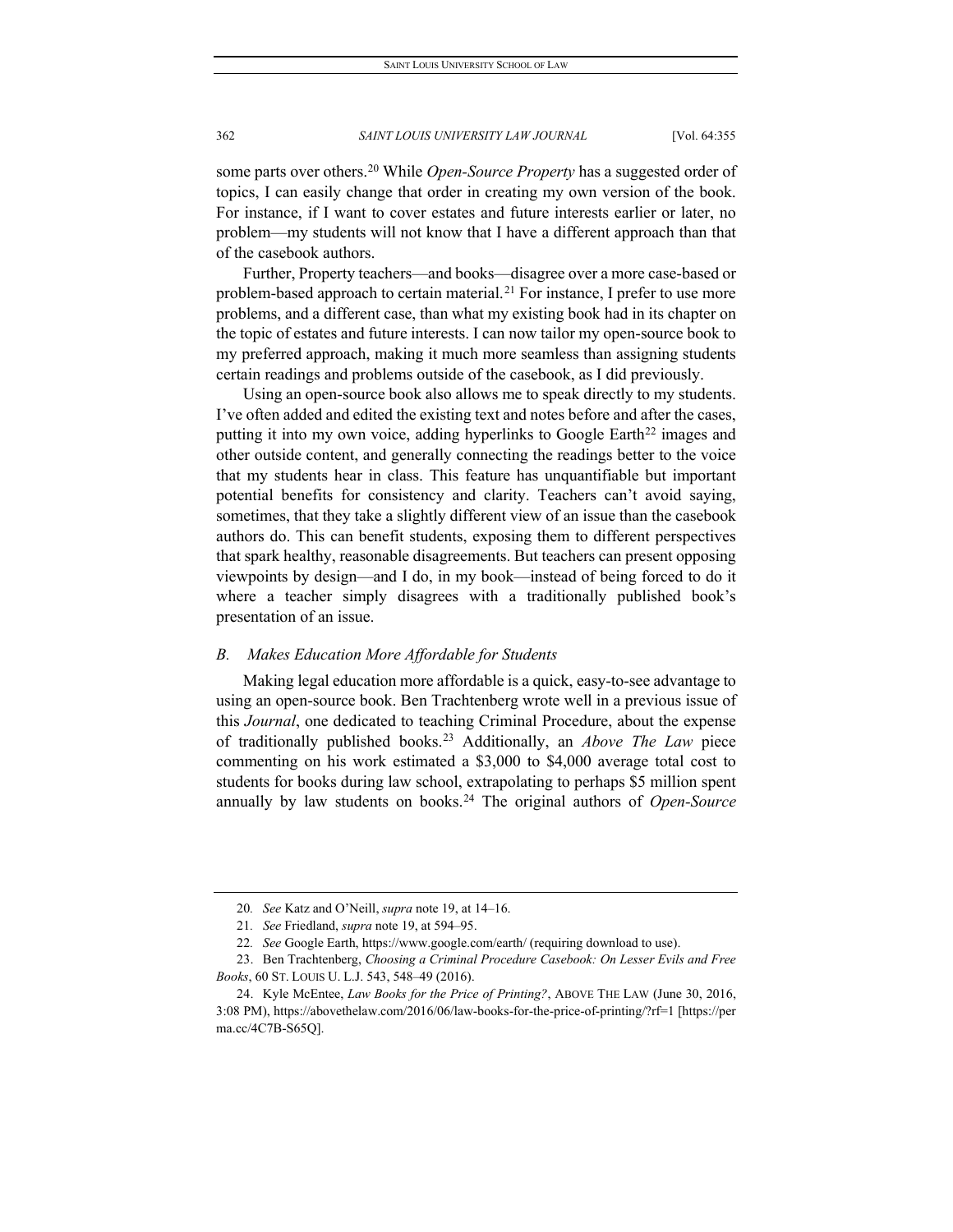*Property* have themselves written in several places about the cost of traditional books and corresponding economic benefit of a free casebook.<sup>[25](#page-9-1)</sup>

All of this should also be placed in the context of commentators' push to make legal education more affordable overall, with student debt mostly rising and legal salaries largely lowering ever since 2008's Great Recession.<sup>[26](#page-9-2)</sup> Futher, Michael Madison has recently penned an in-depth essay on the economics, both reputational and monetary, for law professors in the traditionally published casebook market.[27](#page-9-3)

The bottom-line here is that while there are complicated dynamics for why teachers may choose to adopt (and often, themselves, write) a traditionally published book, using an open-source book can save students a significant amount of money, and this is a strong reason why teachers should consider using one.

#### <span id="page-9-0"></span>*C. Opens Opportunities to Get Creative With Content*

I enjoy incorporating non-traditional materials (i.e., things other than cases) such as articles, websites, blog posts, images, videos, and podcasts in my Property course. It livens up the material and brings valuable context, visuals, and storytelling that can often help students connect with older, often imposing cases. Traditional books are becoming better at using such materials, e.g., West's Casebook Plus and Wolters Kluwer's Casebook Connect series,<sup>[28](#page-9-4)</sup> but what they use is necessarily limited. It's first limited by what those books' authors are able to find—the internet is a constantly expanding universe, one that a teacher using an open-source book can constantly mine for updated content. It's next limited to what can be licensed, as traditional publishers are likely to be very riskadverse to incorporating outside material, other than small excerpts to academic

<span id="page-9-1"></span><sup>25</sup>*. See, e.g.*, Open-Source Property, FACEBOOK, https://www.facebook.com/osprop/ [https://perma.cc/Y3S3-S7YL]; Eric Goldman & Rebecca Tushnet, *Self-Publishing an Electronic Casebook Benefited Our Readers—and Us*, 11 WASH. J.L. TECH. & ARTS 49 (2015) (one of the Open-Source Property authors describing an earlier, similar though not fully free/open-source project); *see also* Jane K. Winn, *Can Law Students Disrupt the Market for High-Priced Textbooks?*, 11 WASH. J.L. TECH. & ARTS 1 (2015); Ann Carrns, *Putting a Dent in College Costs With Open-Source Textbooks*, N.Y. TIMES (Feb. 25, 2015), http://www.nytimes.com/2015/02/26/your-money/ putting-a-dent-in-college-costs-with-open-source-textbooks.html [https://perma.cc/JM34-RP83].

<span id="page-9-2"></span><sup>26</sup>*. See, e.g.*, Brian Z. Tamanaha, *How to Make Law School Affordable*, N.Y. TIMES (May 31, 2012), https://www.nytimes.com/2012/06/01/opinion/how-to-make-law-school-affordable.html [https://perma.cc/YEU3-92JC]; Nicholas W. Allard, *Lowering Law School Tuition Benefits Everyone, Not Just the Students,* CHRONICLE OF HIGHER EDUC. (June 23, 2014), https://www.chronicle.com/article/Lowering-Law-School-Tuition/147215 [https://perma.cc/ASN 6-N67E].

<span id="page-9-3"></span><sup>27.</sup> Michael Madison, *Bye the Book*, Madisonian: on law, leadership, culture & tech. (Oct. 31, 2019), http://madisonian.net/2019/10/31/bye-the-book/ [https://perma.cc/37Y5-5DUX].

<span id="page-9-4"></span><sup>28.</sup> Casebook Plus, West Academic, https://eproducts.westacademic.com/casebookplus; Casebook Connect, West Academic, https://www.casebookconnect.com/.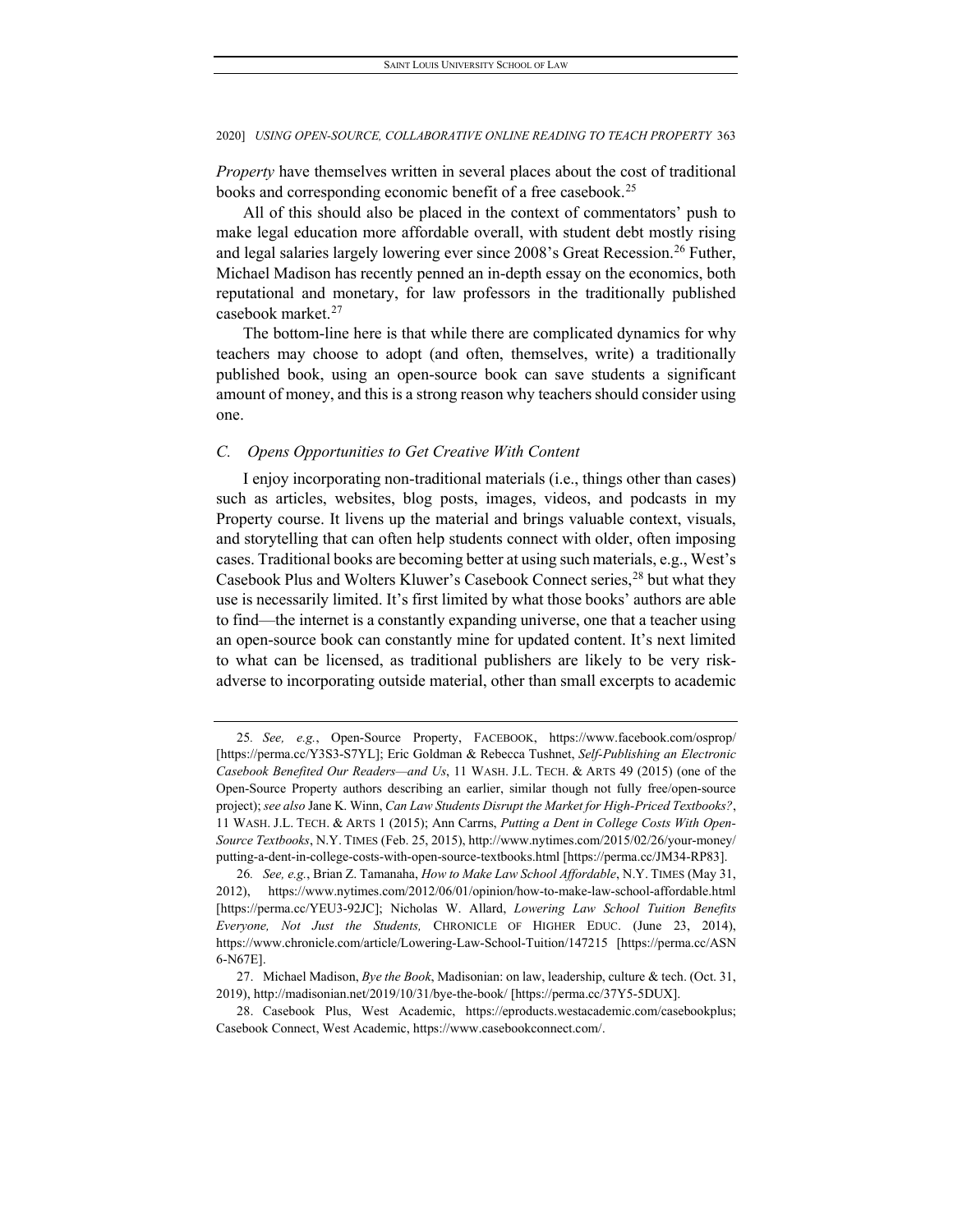scholarship.<sup>[29](#page-10-1)</sup> While it's certainly workable to assign this outside content to students for reading or viewing, there is naturally a limit to the number of outside sources that students are willing and able to give attention.

On the other hand, incorporating such materials directly into the assigned book (at minimum as links but potentially reprinted directly in the book) eliminates that issue. This does raise the specter of copyright infringement unauthorized copying and reproducing of content likely protected by copyright law—at least to a certain extent.<sup>[30](#page-10-2)</sup> However, copyright law bakes in the right to fair use of copyrighted content without the owner's permission.<sup>[31](#page-10-3)</sup> Without going into an extended discourse on the law of fair use, it bears noting that the noncommercial, educational aspect of creating and using an open-source book— it's not sold to students—strengthens the case for the fair use of such material.<sup>[32](#page-10-4)</sup>

Ultimately, each teacher will need to reach a personal comfort level with the extent that outside content is incorporated into an open-source book, but it's "fair" to say that using an open-source book expands the opportunities to use such content without a time-consuming and potentially cost-prohibitive quest for permission.<sup>[33](#page-10-5)</sup> These opportunities can redound to students' benefit, particularly when using the open-source material on an online interactive reading platform like Perusall.

#### IV. USING COLLABORATIVE ONLINE READING

<span id="page-10-0"></span>Using a collaborative online reading platform like Perusall has two main advantages over individual off-line reading: (1) it helps students actively read and critically think together about the material via its commenting function, and (2) it allows teachers to monitor students' reading and engage with them via the same function.<sup>[34](#page-10-6)</sup> Reading in hard-copy does have advantages, at least in theory, like minimizing distractions and permitting tangible, pencil-to-paper notetaking,[35](#page-10-7) but these are offset in my view by Perusall's collaborative commenting

<span id="page-10-2"></span><span id="page-10-1"></span><sup>29.</sup> *See* Goldman & Tushnet, *supra* note 25, at 56–57; Noah Berlatzky, *Fair Use Too Often Goes Unused*, CHRONICLEVITAE (June 12, 2017), https://chroniclevitae.com/news/1826-fair-usetoo-often-goes-unused [https://perma.cc/MNG8-E3LF].

<sup>30</sup>*. See* Goldman & Tushnet, *supra* note 25, at 56–57.

<sup>31</sup>*. Id*.; 17 U.S.C. § 107 (setting out the four fair use factors in the U.S. Copyright Act).

<sup>32</sup>*. See* Goldman & Tushnet, *supra* note 25, at 56–57; 17 U.S.C. § 107.

<span id="page-10-5"></span><span id="page-10-4"></span><span id="page-10-3"></span><sup>33</sup>*. See* Goldman & Tushnet, *supra* note 25, at 56–57 ("Relying on fair use to protect transformative, educational uses helps preserve a robust culture of fair use and keeps us from transitioning to a permission-only society.").

<span id="page-10-6"></span><sup>34.</sup> Regarding my references to "traditionally published" and "traditional" books, see *supra* note 12.

<span id="page-10-7"></span><sup>35</sup>*. See, e.g.*, Eugene Volokh, *The Future of Books Related to the Law?*, 108 MICH. L. REV. 823, 824 (2010); Ferris Jabr, *The Reading Brain in the Digital Age: The Science of Paper Versus Screens*, SCI. AM. (Apr. 11, 2013), https://www.scientificamerican.com/article/reading-paperscreens/ [https://perma.cc/4VNJ-2QCK]; Stephen E. Embry, *When it Comes to Reading, Should*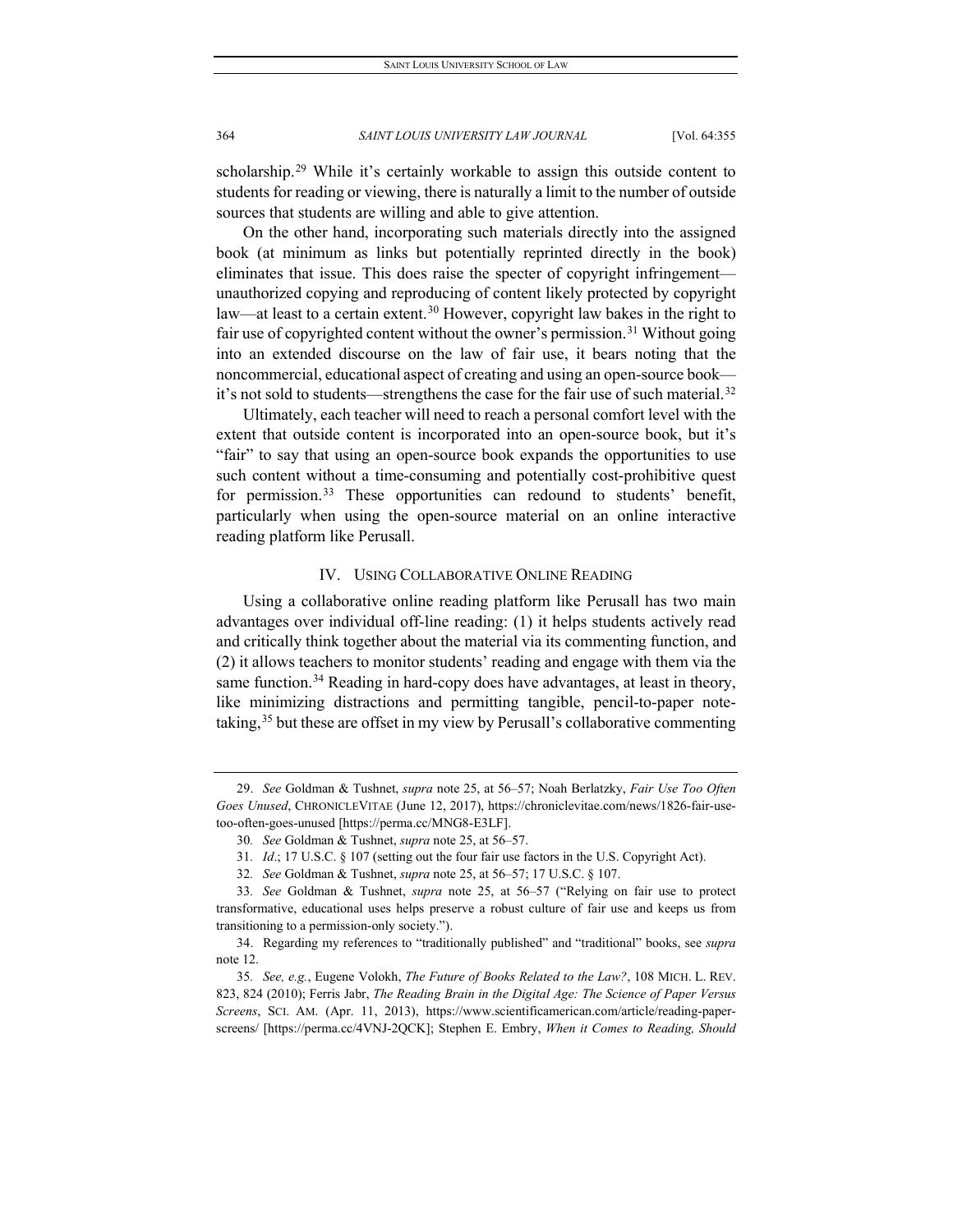function, which encourages focus, as well as by the reality that lawyers are already reading legal texts primarily if not exclusively on screens; we must help students learn how to do this well.<sup>[36](#page-11-1)</sup>

What I've found so far in using collaborative online reading to teach Property Law is that students are better prepared to discuss cases in class due to the online discussion, are more fluent in the vocabulary of property, and are understanding doctrine better, earlier.

Perusall includes on its website links to several papers detailing the research and learning science behind collaborative online reading in general, as well as Perusall's specific approach to it.<sup>[37](#page-11-2)</sup> I won't attempt here to recount it all; instead I'll offer some qualitative and quantitative data on my own experience using Perusall to teach Property Law. Qualitatively, I'll give some examples of my students using it to learn about adverse possession. Quantitatively, I'll offer some feedback I collected from a poll I took of students six weeks into the course.

#### <span id="page-11-0"></span>*A. Helps Students Actively Read and Critically Think*

I've found that Perusall helps my students actively engage with the assigned reading material. In essence, it encourages students to highlight and comment on portions of my adapted version of the *Open-Source Property* book that I've uploaded to Perusall. I assign a page range each week and give a deadline of 8:00 pm the night before class for students to complete their reading and comments.

On the first adverse possession material they were assigned, students engaged in a vigorous discussion of the merits of the doctrine, all before we talked about it in class. This allowed me to understand their perspectives and

*You Go Paperless?*, LAWYERIST (Apr. 25, 2017), https://lawyerist.com/blog/comes-reading-gopaperless/ [https://perma.cc/ZL9A-ZSYM].

<span id="page-11-1"></span><sup>36</sup>*. See, e.g.*, Volokh, *supra* note 34, at 825; Kristen K. Davis, *"The Reports of My Death Are Greatly Exaggerated," Reading and Writing Objective Legal Memoranda in the Mobile Computing Age*, 92 OREGON L. REV. 471, 479–80 (2014) (noting five years ago already that "[e]xperts in digital technology for law practice are writing about new legal reading technologies. Experts agree that 'e-readers are the next great tool of the industry,' and that the iPad may become the new legal pad. Audiences of legal documents want to be able to read those documents on iPads, iPhones, Blackberries, Android tablets, and computer screens. Moreover, they want this electronic information to be both portable and easily accessible.").

<span id="page-11-2"></span><sup>37</sup>*. See Research & Patents*, PERUSALL, https://perusall.com/research [https://perma.cc/Z3 36-CU7E] (including Kelly Miller, et. al., *Use of a Social Annotation Platform for Pre-Class Reading Assignments in a Flipped Introductory Physics Class*, 3 FRONTIERS EDUC. (March 7, 2018), https://www.frontiersin.org/articles/10.3389/feduc.2018.00008/full [https://perma.cc/79JB-8C9S]; Chong Lee & Foong May Yeong, *Fostering Student Engagement Using Online, Collaborative Reading Assignments Mediated by Perusall*, The Asia-Pac. Scholar (Sep. 4, 2018), http://theasiapacificscholar.org/fostering-student-engagement-using-online-collaborative-readingassignments-mediated-by-perusall/ [https://perma.cc/KE27-P52K]).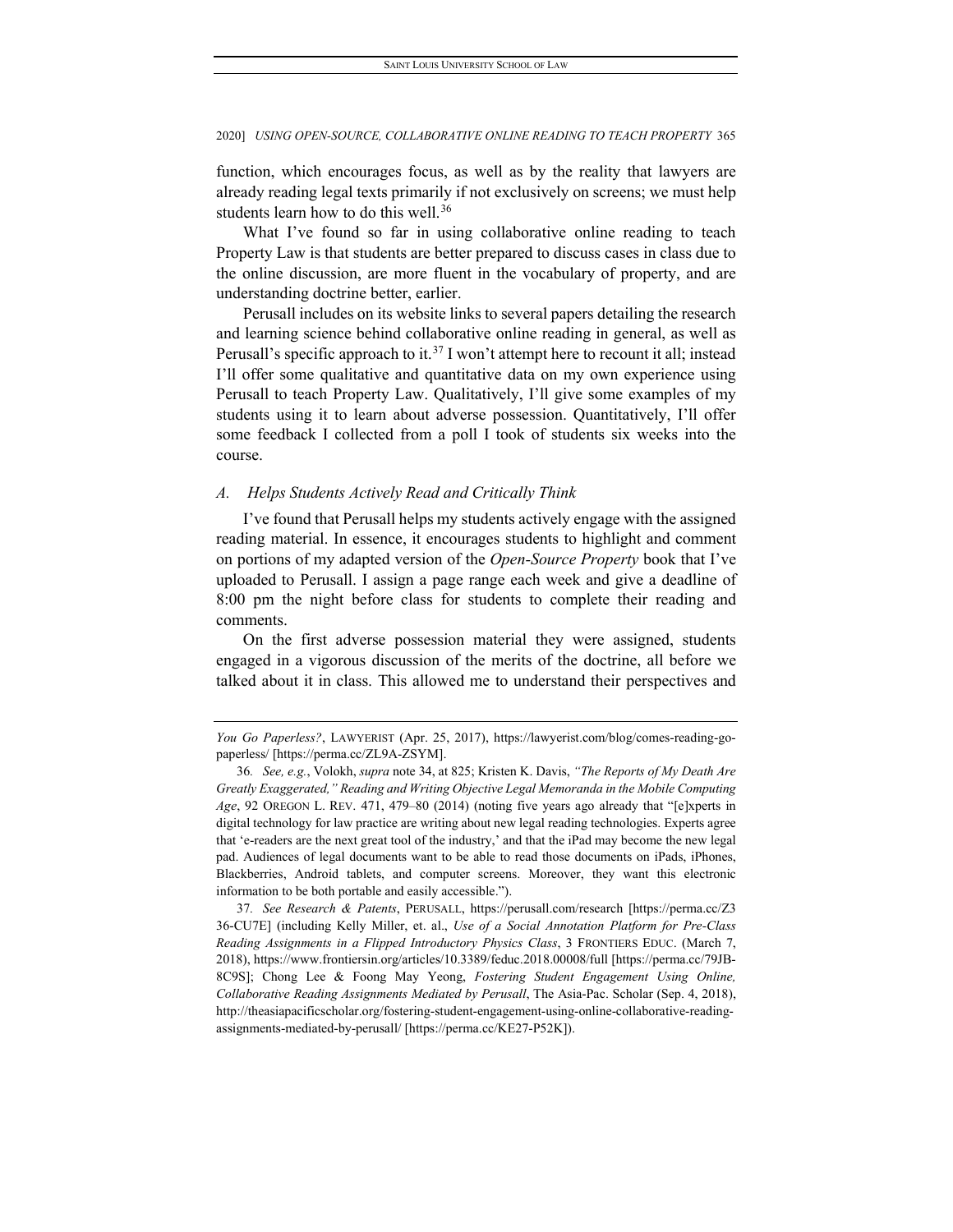experiences from the start and to be able to specifically reference some of their

online comments in framing the policy discussion that we have in class before we analyze the first case. In that discussion, I was pleased to find that my students had more informed and deeper views on the doctrine in our first classroom discussion than I'd seen before using Perusall.

Next, in the spot where the basic elements of adverse possession are first set out in the text, the following student exchange took place:

*Student A*: The adverse possession elements[.] I wonder what circumstances a thief can be found to end up taking over like it was saying above.

*Student B*: As long as they are there past the statute of limitations and meet all of the other requirements and are not barred by statute from adversely possessing the land, I don't see why a thief with the intent to adversely possess can't.

*Student A*: ok I see what you're saying, thank you!!

*Student C*: In *Tioga Coal Co v. Supermarkets General Corp.*, the element of "hostile" possession seriously affected the outcome of the court's decision.<sup>[38](#page-12-1)</sup>

This comment thread is representative of the type of discussion and peer teaching that my students consistently engage in on Perusall. This peer teaching is a form of mutually beneficial learning—one student learns something better by teaching another, the other learns something from being taught—that scales far beyond the teaching I can do in a given class session or in office hours. It's also the type of learning that commentators regularly champion, including in the law school setting.<sup>[39](#page-12-2)</sup>

## <span id="page-12-0"></span>*B. Allows Teachers to Monitor Students' Reading and Engage with Them via the Same Function*

Now, peer teaching must be monitored, so I spend approximately two to three hours each week reading student comments and strategically responding to some of them. Sometimes it's because a student has asked me a question via the commenting function, and if that student includes "@Timothy McFarlin," Perusall automatically sends me the question in an email. Other times, I comment because I see some important question that hasn't been answered or some peer teaching that needs to be gently corrected or clarified. An example

<sup>38.</sup> 546 A.2d 1, 5 (Pa. 1988).

<span id="page-12-2"></span><span id="page-12-1"></span><sup>39.</sup> Lynn C. Herndon, *Help You, Help Me: Why Law Students Need Peer Teaching*, 78 UMKC L. REV. 809, 812 (2010) ("The goal of teaching law students to be self-educators, but focused only on the students as independent learners, misses an important lesson in legal education. Students and lawyers self-educate by teaching one another. The self-educator and the group learner are not mutually exclusive. In order to become self-educators, law students should have an understanding of the best learning methods. Using collaborative methods is integral to this process."); Sara Briggs, *How Peer Teaching Improves Student Learning and 10 Ways to Encourage It*, INFORMED (Jun. 7, 2013), https://www.opencolleges.edu.au/informed/features/peer-teaching/ [https://perma.cc/ULG8 -4JHZ].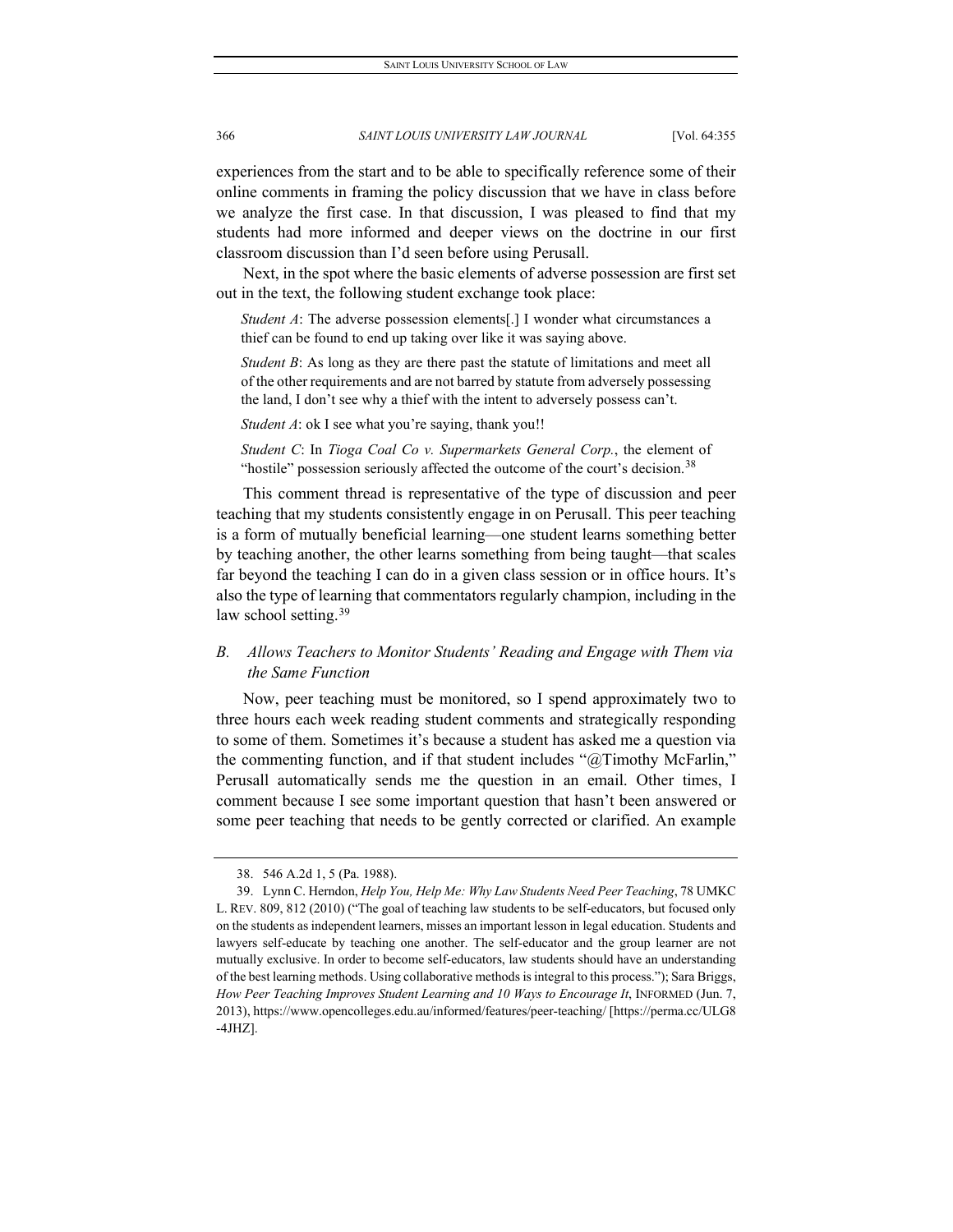below shows a situation where I both answered a question and gently clarified some peer teaching:

*Student A*: Could Airspace also be considered intangible like in the case of *Hinman*?

*Me*: Think broadly about the term "tangible." At least for purposes of property law, air is tangible—consider how it feels on a windy day—as well as any physical space. Intangible, in the property law context at least, means lacking a physical existence. Think about this distinction with respect to copyright. A Harry Potter novel is a copyrighted work that exists independently of its physical form. That's why, when you buy a copy of a Harry Potter novel, you don't buy the copyright. You buy one particular physical manifestation of what is now a piece of intangible property.

*Student B*: @Timothy McFarlin Ok so it will be tangible but in a different sense, thank you for the analogy that clarifies!

*Student C*: As opposed to personal or real property, both of which are tangible.

*Me*: But note that personal property can be either tangible (i.e., chattels like the violin in *Reynolds*) or intangible (e.g., the domain name in *Kremen*). Only real property is necessarily tangible.<sup>[40](#page-13-0)</sup>

I also post to Perusall my "class outlines" that I use to guide our in-class work, for students to comment on as part of their next reading assignment. These outlines are an alternative to a PowerPoint presentation, which I sometimes (but rarely) use on discrete topics. (Though for teachers who use PowerPoint, a PDF of the slides could be posted to Perusall and commented on by students in a similar fashion.) My class outlines are organized in the standard, Romannumeral fashion and they contain headings, case- and rule-related prompts, and questions to guide the class session.

I've found that posting these outlines to Perusall encourages some excellent reflection on each class, spurs useful questions about what we did, and generates additional learning on key topics. See, for example, this thread commenting on the following question I included in a class outline: "What are the takeaways for your course outline from *Lutz*[41](#page-13-1) and *Reynolds*[42](#page-13-2) and the notes following them in *Open-Source Property*?"

*Student A*: A takeaway that I learned this week is that the statute of limitations begins when the personal property is in the adverse possessor's possession, and there can be no concealment of the personal property.

<span id="page-13-2"></span>42. Reynolds v. Bagwell, 198 P.2d 215 (Okla. 1948).

<span id="page-13-1"></span><span id="page-13-0"></span><sup>40.</sup> This question is one I thought best to answer myself, given that it was on a somewhat tricky but foundational subject, and especially because it had not been answered by another student in a day's time. The cases referenced are *Hinman v. Pacific Air Transport*, 84 F.2d 755 (9th Cir. 1936); *Reynolds v. Bagwell*, 198 P.2d 215 (Okla. 1948); and *Kremen v. Cohen*, 337 F.3d 1024 (9th Cir. 2003).

<sup>41.</sup> Van Valkenburgh v. Lutz, 106 N.E.2d 28 (N.Y. 1952).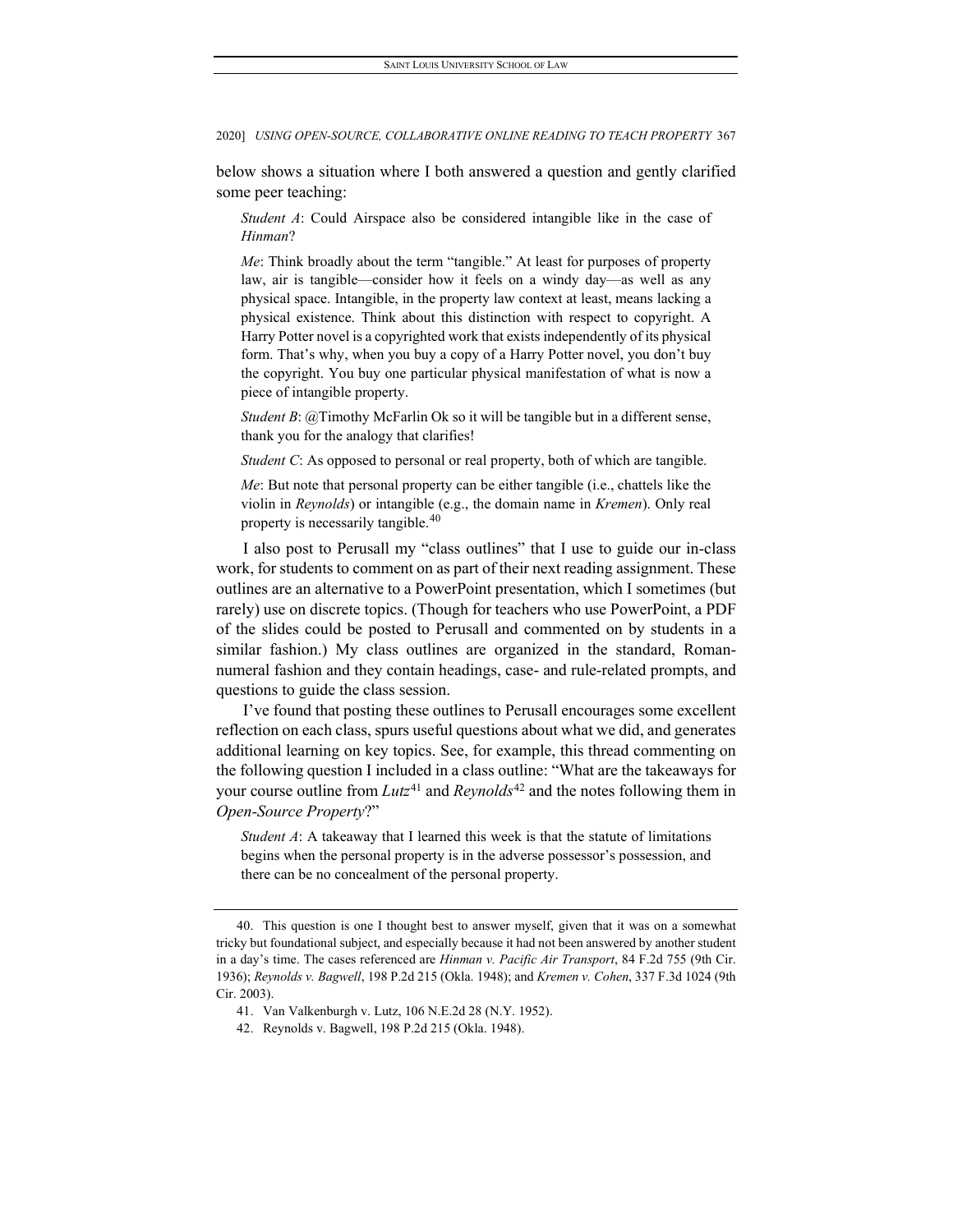*Me*: Yes, under the traditional common law approach, but also note the other approaches detailed in the notes after the case.

*Student B*: I agree [Student A], a takeaway I learned from this week is that even stolen property can be adversely possessed.

*Student C*: I would never have imagined that a thief can be protected by the law if he/she establishes the elements of adverse possession.

*Student D*: And adding to what [Student A] said, the exceptions and different condition when a disability is involved.

In addition to facilitating this active monitoring and engagement by teachers, Perusall also provides data showing how much time each student spends reading the material and whether the student has viewed all of the assigned pages. Perusall uses an automated scoring system that incorporates both that data and the quantity and depth of a student's comments.<sup>43</sup> While I won't go into great detail here about this scoring system—those interested can read what Perusall itself has to say about it<sup>44</sup>—I will mention that its default approach is to assign each student a score of 0–3 based on the reading and commenting data, but it allows professors to review and manually adjust that score before releasing it to students. Here is how Perusall describes the spirit of this system: "The goal of the Perusall scoring is not to differentiate between students but rather to motivate students to participate; as a result, we believe erring on the side of being more generous is beneficial."<sup>[45](#page-14-2)</sup>

Thus far I have been using this scoring system, under the theory that it (1) provides a nudge to students who are not motivated to read and comment for its own sake, and (2) helps, in a mixture of the proverbial "carrot and stick," those who might be on the fence with any given assignment. I view this as much the same as assigning some portion of the course grade for in-class attendance and participation, and I have in my syllabus that I will factor the Perusall scores into the participation portion of students' course grade.

I'm glad to report that thus far all but five or so students out of forty-seven in my Property class have been scoring either a 2 or 3 on each assignment, and per Perusall's recommendation, I give full credit for either a 3 or a 2.[46](#page-14-3) In other words, a 3 just gives students validation that they are vigorously engaging with the assignments, but it provides no credit over and above a 2. In reviewing the work of students who have scored a 1, I sometimes adjust their score to a 2, but it has been rare, and given the small percentage of 1's on each assignment, it doesn't take me much time to do that manual review. However, I want to

<span id="page-14-3"></span><span id="page-14-2"></span><span id="page-14-1"></span><span id="page-14-0"></span><sup>43</sup>*. How Scoring Works*, PERUSALL, https://perusall.com/downloads/scoring-details.pdf [https://perma.cc/7CC8-5FWN].

<sup>44</sup>*. Id.* 45*. Id.*

<sup>46</sup>*. See How Perusall Works*, PERUSALL, https://perusall.com/downloads/rubric.docx.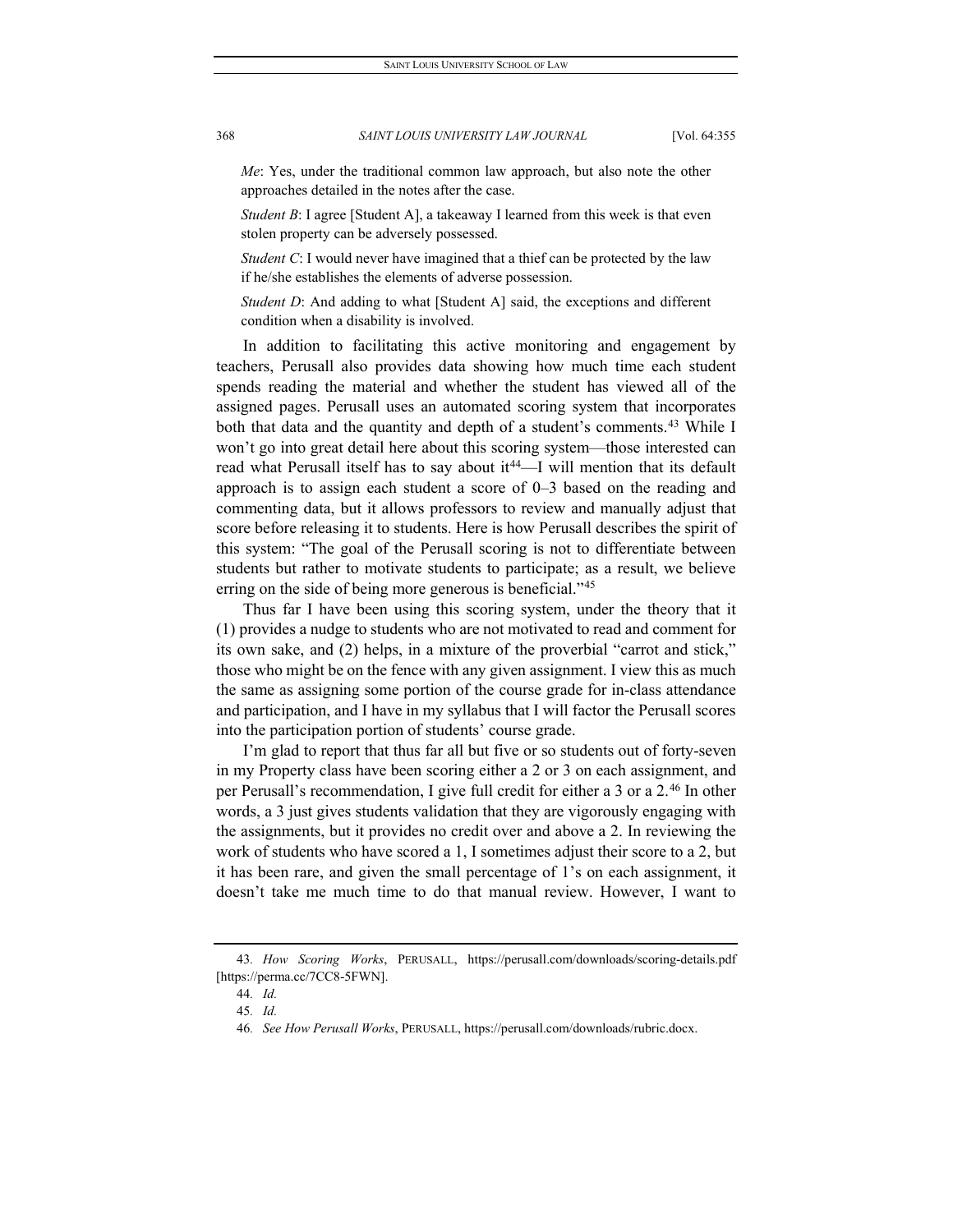emphasize that the scoring is nowhere near as helpful to me in judging my students' engagement as their comments themselves.

In sum, I'm finding strong evidence both in class and on Perusall itself specifically by reading student comments and viewing Perusall's analytics—that collaborative online reading is increasing the quantity and quality of student engagement with my book and in my Property course as a whole.

### <span id="page-15-0"></span>*C. Student Feedback About Perusall*

In the sixth week of my Fall 2019 Property course, I used an anonymous online poll to solicit student feedback regarding Perusall. All forty-seven of my students participated, and here are the results:

*Question 1: Using Perusall helps me read more effectively for class.*

| 1. strongly agree    |  |
|----------------------|--|
| 2. agree             |  |
| 3. disagree          |  |
| 4. strongly disagree |  |

*Question 2: Using Perusall helps me understand the material better.*

| 1. strongly agree    |  |
|----------------------|--|
| 2. agree             |  |
| 3. disagree          |  |
| 4. strongly disagree |  |

*Question 3: Using Perusall helps me connect more with my classmates outside of class.*

| 1. strongly agree    |  |
|----------------------|--|
| 2. agree             |  |
| 3. disagree          |  |
| 4. strongly disagree |  |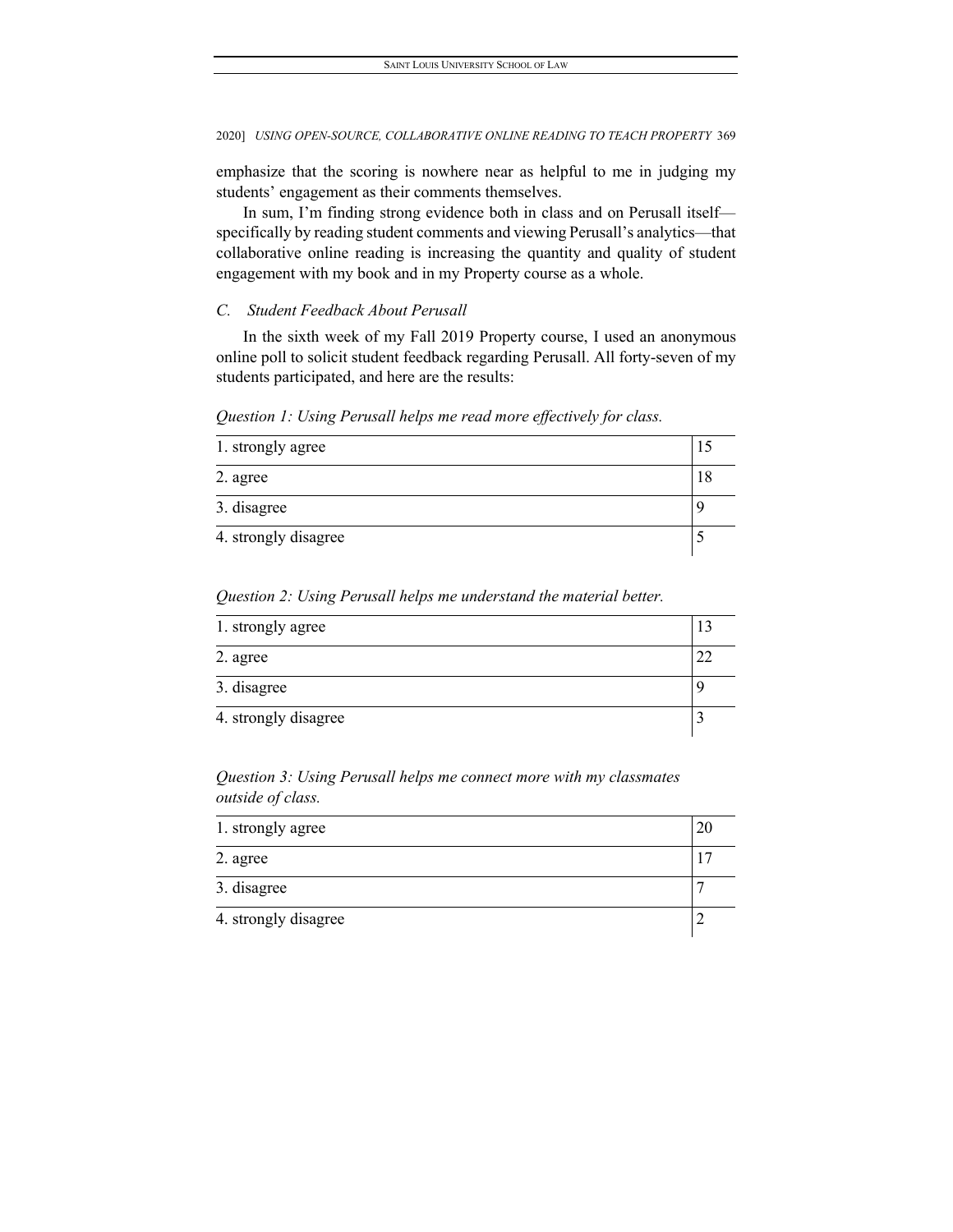*Question 4: Using Perusall helps me connect more with my professor outside of class.*

| 1. strongly agree    |  |
|----------------------|--|
| 2. agree             |  |
| 3. disagree          |  |
| 4. strongly disagree |  |

*Question 5: I would recommend using Perusall in other law school classes.*

| 1. strongly agree    |  |  |
|----------------------|--|--|
| 2. agree             |  |  |
| 3. disagree          |  |  |
| 4. strongly disagree |  |  |

Perhaps the most powerful message here is the response to the last question: roughly 77 percent of my forty-seven first-year Property students would recommend Perusall's use in other law school classes.

Of course, though, I'm concerned about the other 23 percent. One way to look at it is that the greater good should prevail, or as the old saying goes, you can't please everyone all of the time. Another way to look at it is that perhaps these 23 percent are benefiting the most from Perusall. It does require active learning in a way that studies have shown is displeasing to many students, even though it benefits them.[47](#page-16-0) I'll let you to contemplate that and draw your own conclusions; I'm still mulling it over myself!

Last, some of my students non-anonymously commented on the portion of my class outline where I noted that they'd be taking a poll on Perusall. Here are their responses, which touched not only on Perusall but on using an open-source book:

<span id="page-16-0"></span><sup>47.</sup> Colleen Flaherty, *The Dangers of Fluent Lectures*, INSIDE HIGHER ED. (Sep. 9, 2019), https://www.insidehighered.com/news/2019/09/09/study-how-smooth-talking-professors-can-lullstudents-thinking-theyve-learned-more [https://perma.cc/G3M9-WLR9] ("Students who engage in active learning learn more—but feel like they learn less—than peers in more lecture-oriented classrooms. That's in part because active learning is harder than more passive learning, according to a new study in Proceedings of the National Academy of Sciences.") (discussing Louis Deslauriers, et al., *Measuring Actual Learning Versus Feeling of Learning in Response to Being Actively Engaged in the Classroom*, PNAS (Sep. 4, 2019), https://www.pnas.org/content/116/39/1 9251 [https://perma.cc/W368-GJDK]).